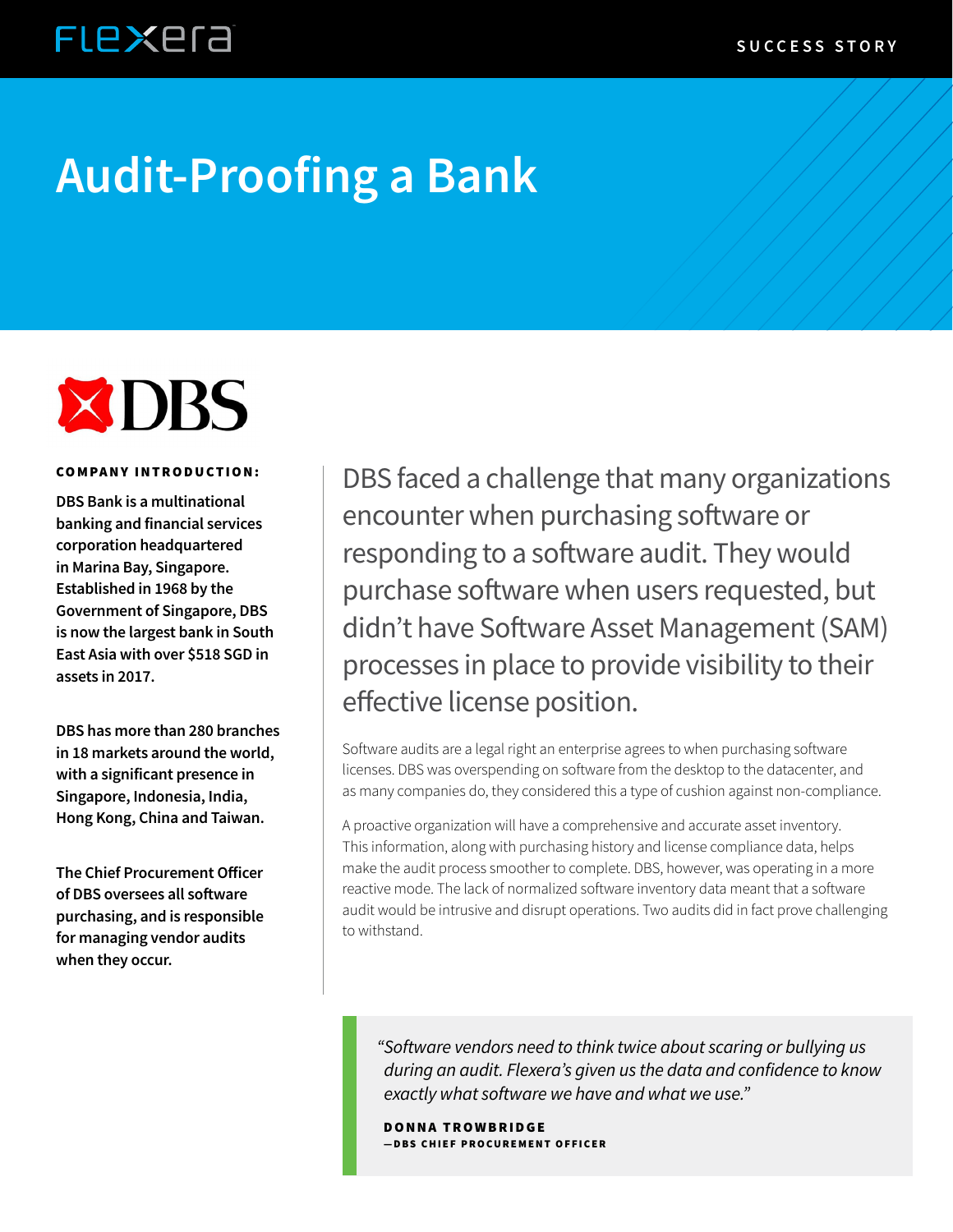One audit came from a large vendor of enterprise software. DBS worked very hard to comply with the vendor's requests, which included running audits scripts in the bank's environment. The vendor requested \$18 million in audit penalties and license true-up fees. In this instance, the vendor's sales team was also negotiating additional business with DBS at the same time the audit was conducted. This raised concerns with DBS management and impacted the relationship with the vendor.

The second audit was initiated by a vendor of datacenter software. The audit process was very resource-intensive and took more than a year to complete. Just as in the first audit, the vendor tried to negotiate additional business during the audit. What was most concerning to DBS was that after the long process, no additional license true-up fees or audit penalties were due despite the prolonged disruption and uncertainty.

DBS wanted to move away from negative vendor relationships which can occur when a software company is attempting to negotiate new business during the audit process.

#### **There had to be a better way.**

#### **Solution**

To reduce the risk of time-and resource-intensive vendor audits and improve the relationship with their software vendors, DBS initiated a selection process for a Software Asset Management solution. There were three key requirements:

- 1. A solution approved by Oracle® and IBM® to accept that solution's data during an audit or license true-up.
- 2. A company that offered professional services not just for the tool implementation, but also best practices around licensing rules for the various software vendors they used.
- 3. Usability of the system. With a complicated environment, DBS initiated an on-premises solution that each of the technology units could manage and use for visibility of their license position.

DBS Bank chose FlexNet® Manager Suite for Enterprises from Flexera. The goal wasn't just to manage license entitlements from major vendors including Oracle, IBM, Microsoft® and Adobe®, but also a multitude of smaller software vendors. It's often the niche vendors that cause procurement professionals audit challenges, as these vendors make their software easy to download and install. With an Application Recognition Library of over 230,000 applications from more than 16,000 vendors in FlexNet Manager Suite, DBS can now easily discover what software was installed, and where it's being used.

#### *"Working with Flexera, DBS approaches audits from a position of strength, and not fear."*

DONNA TROWBRIDGE

DBS also established very specific software policies, and mapped out all new SAM processes from an installation and procurement perspective. They segmented their suppliers into three tiers. The top tier includes vendors such as Oracle, IBM and Microsoft on which the bank relies for mission-critical tasks and operations. Flexera has extensive capabilities to help DBS manage and optimize software from these top-tier vendors to reduce costs and the risk of a vendor audit.

Their previous software compliance process was manual and required employees to show proof that they owned licenses―a time consuming process. Now, the bank lets employees install whatever they want in the datacenter from their top-tier vendors. With a monthly inventory process leveraging the data from FlexNet Manager Suite, DBS has visibility into any new software installs. The procurement team maintains a pool of unused licenses. If one is available for the newly discovered installation, the business unit is charged. If an unused license isn't available, it's then purchased from the vendor. Flexera gives DBS greater confidence that their inventory is accurate, and that they're in continuous license compliance.

#### **Benefits**

FlexNet Manager Suite for Enterprises from Flexera has helped DBS move from reacting to the disruption of a vendor audit to being proactive to an audit on their own terms. The data provided by FlexNet Manager gives DBS Bank's Chief Procurement Officer the confidence that the bank remains in license compliance and doesn't need to be as concerned about an audit.

Leveraging the power of FlexNet Manager Suite, DBS established a very specific vendor audit policy all software vendors must follow if they want to do business with the bank:

- 1. The vendor audit must use Flexera data.
- 2. The vendor may not run scripts in the DBS environment unless they can prove Flexera data is inaccurate.
- 3. An audit must be completed in six weeks or less. If an audit runs over six weeks, vendor must compensate DBS for their time based on a rate card.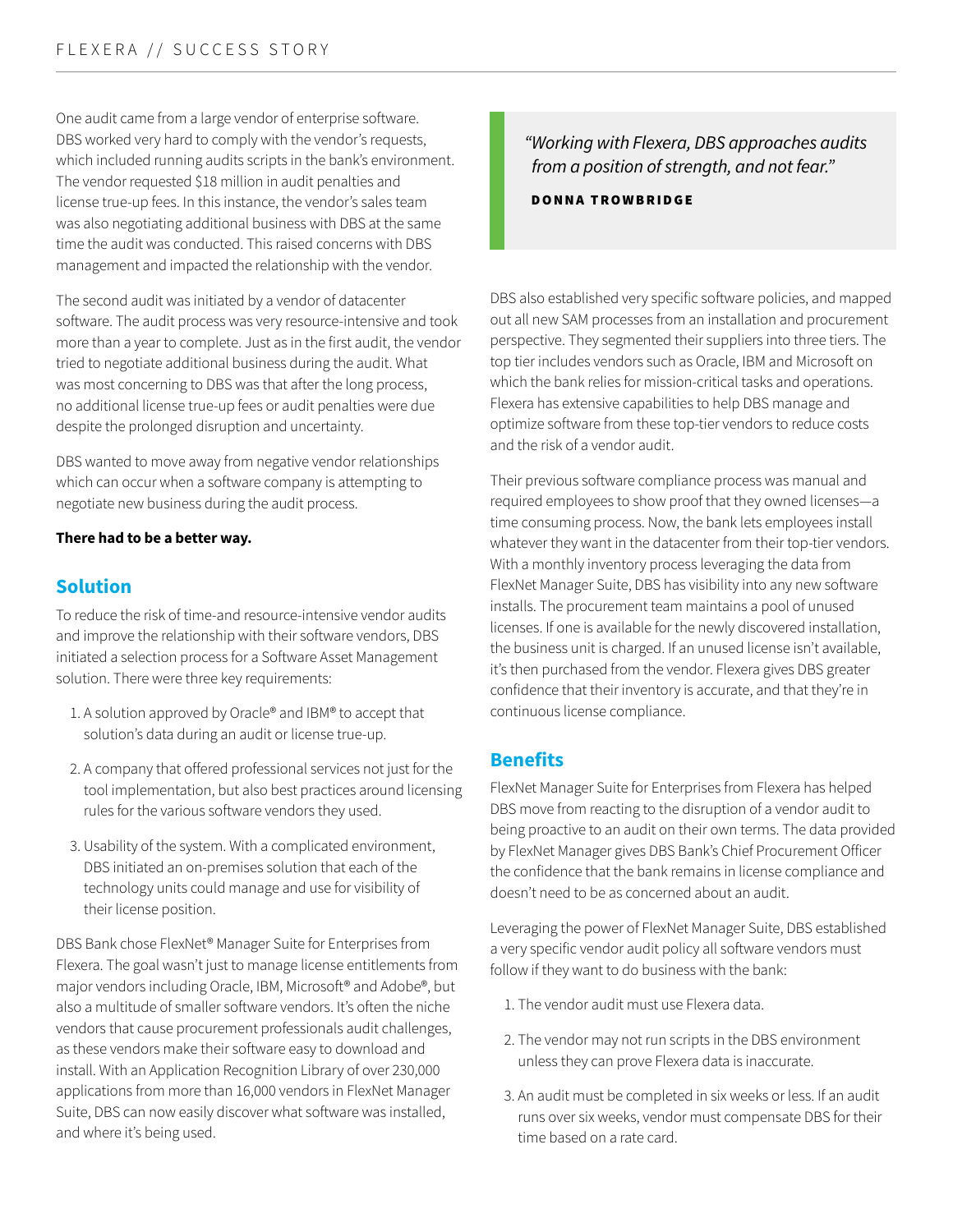*"Flexera definitively stepped up when we needed them. They gave knowledge to the DBS team that was invaluable."*

#### DONNA TROWBRIDGE

- 4. No new business or sales activity will occur with that vendor during the audit process. The vendor's sales representative must be present during the entire audit process to fully understand the impact the audit has on the bank.
- 5. DBS will compare the original claim from the vendor and the final number of what the auditors settle on. If it's determined that DBS owes no additional license fees or audit penalties, they'll place the vendor on a blacklist and conduct no business with them for 18 months.

This policy helps prevent software vendors from making unreasonable demands or attempting to use the audit process to derive additional sales revenue. If the vendor employs these techniques and the audit process results in no additional true-up fees, then the vendor is blacklisted.

#### **A different way to respond to vendor audits**

Flexera gave DBS the confidence to become proactive. They established firm processes and controls that are followed, regardless of the demand of the audit. DBS has no issue with legitimate license true-ups for software used but not licensed. They've changed their response to one of empowerment and knowledge.

Software audits are often closed by settling for a portion of the vendor-requested amount. Because DBS can leverage the power of Flexera's data, they're no longer concerned with settling to end an audit. They have the visibility to know exactly how much they owe a software vendor. For example, a major technology vendor performed a regional audit of their software in Singapore and requested \$15 million USD. However, DBS ultimately paid \$200,000 in license true-up costs reflecting the actual usage data.

When a vendor comes in to conduct an audit, they're given a compliance report from FlexNet Manager Suite. That becomes their starting point for the process.

#### **Saving money on software**

Besides creating an environment of continuous license compliance to reduce the risk of a vendor audit, DBS also changed their procurement processes. They became a "license broker" to fulfill the many software requests throughout the company. Now, when a new request comes into procurement they try to fulfill the request from a pool of available licenses. This enables DBS to optimize their software spend and avoid purchasing new software that isn't needed.

DBS also has a license re-harvest process in place. If a software license is no longer in use, they can reclaim it to place back in the pool. This created an environment where software can be "rented" from the pool for short periods, without the need to purchase additional licenses.

Flexera helped DBS make better decisions when entering software license agreements. Many software vendor sales representatives negotiate a new enterprise license agreement at the end of every quarter in order to reach quota numbers. With Flexera, DBS knows exactly how much they're spending and what licenses are in use. They no longer make uninformed software license decisions.